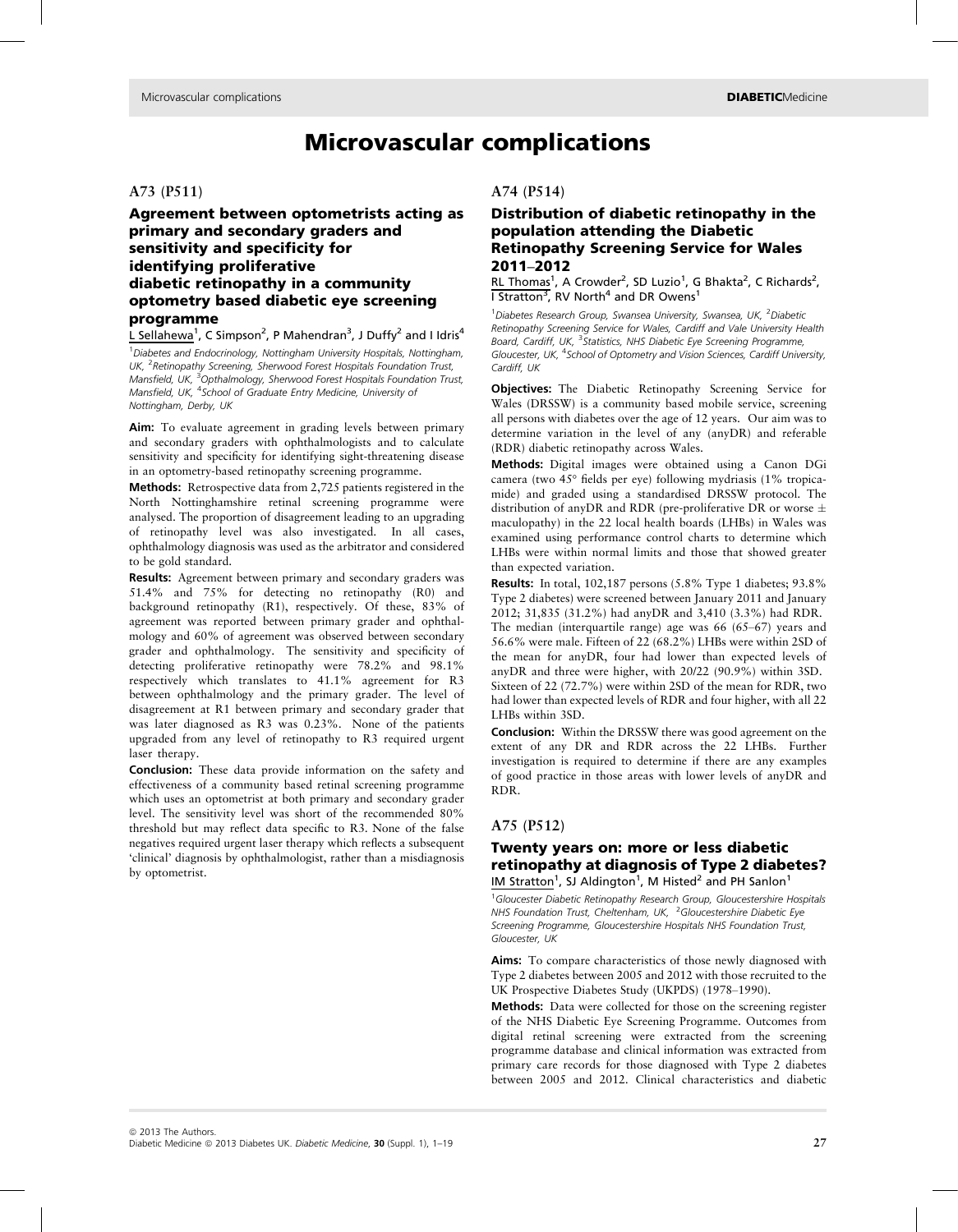retinopathy (DR) grading outcomes from patients aged 65 or below were analysed using SAS and compared with data from newly diagnosed patients in the UKPDS.

Results: Data were available for 2,070 men and 1,375 women of whom 1,403 (68%) men and 990 (72%) women had no retinopathy. Of those with DR 20% had microaneurysms in one eye, 9% had microaneurysms in both eyes and 2% had referable retinopathy, and there was more retinopathy in men than women  $(p = 0.0033)$ . Patients were of similar age to those in the UKPDS with lower HbA1c (mean difference –1.8%, –20mmol/ mol), higher systolic and diastolic blood pressure (+7 and +2mm Hg) and were heavier (body mass index  $+4\text{kg/m}^2$ ). Proportionately more in the UKPDS had any DR (39% men and 34% women) and more had referable DR  $(15\%$  and  $11\%$ ,  $p < 0.0001$ ).

Conclusions: Patients in this screening programme have less DR and less referable DR and are less hyperglycaemic, more hypertensive and heavier than those newly diagnosed patients recruited to the UKPDS. This has implications for screening programmes and risk estimation.

### A76 (P446)

# Mortality and requirement of renal replacement therapy in patients with Type 1 diabetes: a 29 year prospective observational study

M Stadler<sup>1,2</sup>, S Peric<sup>3</sup>, H Strohner-Kaestenbauer<sup>3</sup>, R Kramar<sup>4</sup>, T Kaestenbauer<sup>3</sup>, M Kronenberg<sup>5</sup> and R Prager<sup>1,3</sup>

<sup>1</sup>Third Medical Department, Hietzing Hospital, Vienna, Austria, <sup>2</sup>Acute Medical Unit, Southend University Hospital, Westcliff-on-Sea, UK, <sup>3</sup>Metabolic Diseases and Nephrology, Karl Landsteiner Institute, Vienna, Austria, <sup>4</sup>Austrian Dialysis and Transplantation Registry, Klinikum Kreuzschwestern, Wels, Austria, <sup>5</sup>Division of Genetic Epidemiology, Innsbruck Medial University, Innsbruck, Austria

Aims/objectives: We investigated long-term mortality and requirement of renal replacement therapy (RRT) in an observational cohort study of 647 patients with Type 1 diabetes to study risk factors for late complications and mortality.

Methods: The anthropometric and laboratory data of all Type 1 patients with diabetes attending their yearly diabetes check-up at our outpatients department in 1983 ( $n = 647$ , 47% females) were recorded. In 2012 we investigated the two endpoints death and renal replacement therapy by record linkage with national registries. The patients were grouped according to quartiles of their baseline HbA1c.

Results: During the 29 year follow-up, 145 patients died [mortality rate 860 (95% confidence interval (CI) 721–1000) per 100,000 person-years] and 55 received renal replacement therapy [incidence rate 335 (95% CI 247–424) per 100,000 person-years]. Mortality was higher in males ( $p < 0.02$ ), but incidence of RRT was equally high in both genders. Patients in the highest HbA1c quartile (HbA1c  $> 8.3\%$ ) had the highest mortality rate and incidence of RRT (p < 0.05). In Cox proportional hazards analyses age, HbA1c, gender, microalbuminuria and macroalbuminuria and previous RRT were predictors of mortality. Presence of microalbuminuria or macroalbuminuria at baseline, HbA1c above 8.3%, creatinine clearance and body mass index were predictors of requirement of RRT.

Conclusions/summary: In this cohort of Type 1 patients with diabetes who were observed over a long period of time, poor glycaemic control and the presence of microalbuminuria or macroalbuminuria were linked to increased mortality and necessity of RRT, which emphasizes the necessity of good glycaemic control.

## A77 (P447)

## The interrelationship between hypertension, chronic kidney disease and proteinuria in people with diabetes: a cohort study

AP Mcgovern<sup>1</sup>, B Rusholme<sup>1,2</sup>, S de Lusignan<sup>1</sup>, J van Vlymen<sup>1</sup>, S Jones<sup>1</sup> and Quality Improvement in Chronic Kidney Disease (QICKD) Trial Investigators<sup>1</sup>

<sup>1</sup> Clinical Informatics, Department of Healthcare Management and Policy, University of Surrey, Guildford, UK, <sup>2</sup>St George's Hospital Medical School, University of London, London, UK

Aims: There is a complex interrelationship between hypertension and chronic kidney disease (CKD) in people with diabetes. We developed a logistic regression model to explore their effect on adverse renovascular outcomes.

**Methods:** A cohort of adults ( $n = 35,502$ ) with diabetes from the Quality Improvement in Chronic Kidney Disease (QICKD) trial has been followed up over a period of 2.5 years. The logistic regression model identified the contribution to renovascular risk of hypertension and CKD. We used a composite outcome of all-cause mortality, cardiovascular events and progression to end-stage renal failure. Other known cardiovascular risk factors were adjusted for.

Results: In the cohort 15,813 (44.5%) people were found to have CKD. Comorbid hypertension was present in almost everyone with CKD: 15,244 (96.4%). In all, 5,862 (16.5%) people were identified who had hypertension without CKD. The odds ratio (OR) of an adverse outcome was 1.16 [95% confidence interval (CI) 1.00– 1.34; p = 0.049] for people with diabetes, hypertension and CKD, and 1.62 (95% CI 1.39–1.88; p < 0.001) for people with diabetes, hypertension and CKD with proteinuria. People with diabetes, no hypertension and CKD did not have a significantly increased OR, whereas people with diabetes, no hypertension and CKD with proteinuria did: OR 2.02 (95% CI 1.06–3.84; p = 0.033).

Conclusions: In people with diabetes and CKD, with or without hypertension, proteinuria increased the OR of an adverse renovascular event. There is a very strong correlation between hypertension and CKD in people with diabetes.

#### A78 (P448)

## People with diabetes and unmonitored renal function are at increased risk of an adverse outcome: a cohort study

AP Mcgovern<sup>1</sup>, B Rusholme<sup>1,2</sup>, S de Lusignan<sup>1</sup>, J van Vlymen<sup>1</sup>, S Jones<sup>1</sup> and Quality Improvement in Chronic Kidney Disease (QICKD) Trial Investigators<sup>1</sup>

<sup>1</sup> Clinical Informatics, Department of Healthcare Management and Policy, University of Surrey, Guildford, UK, <sup>2</sup>St George's Hospital Medical School, University of London, London, UK

Aims: We investigated the impact of failing to monitor renal function on adverse outcomes in people with diabetes using routinely collected primary care data.

**Methods:** A cohort of people with diabetes ( $n = 35,502$ ) from the Quality Improvement in Chronic Kidney Disease (QICKD) trial was followed up over a period of 2.5 years. A composite outcome of all-cause mortality, cardiovascular events and progression to end-stage renal failure was used. The outcome of known renal function was compared with the outcome of people who had not had their renal function monitored, using a multilevel logistic regression model.